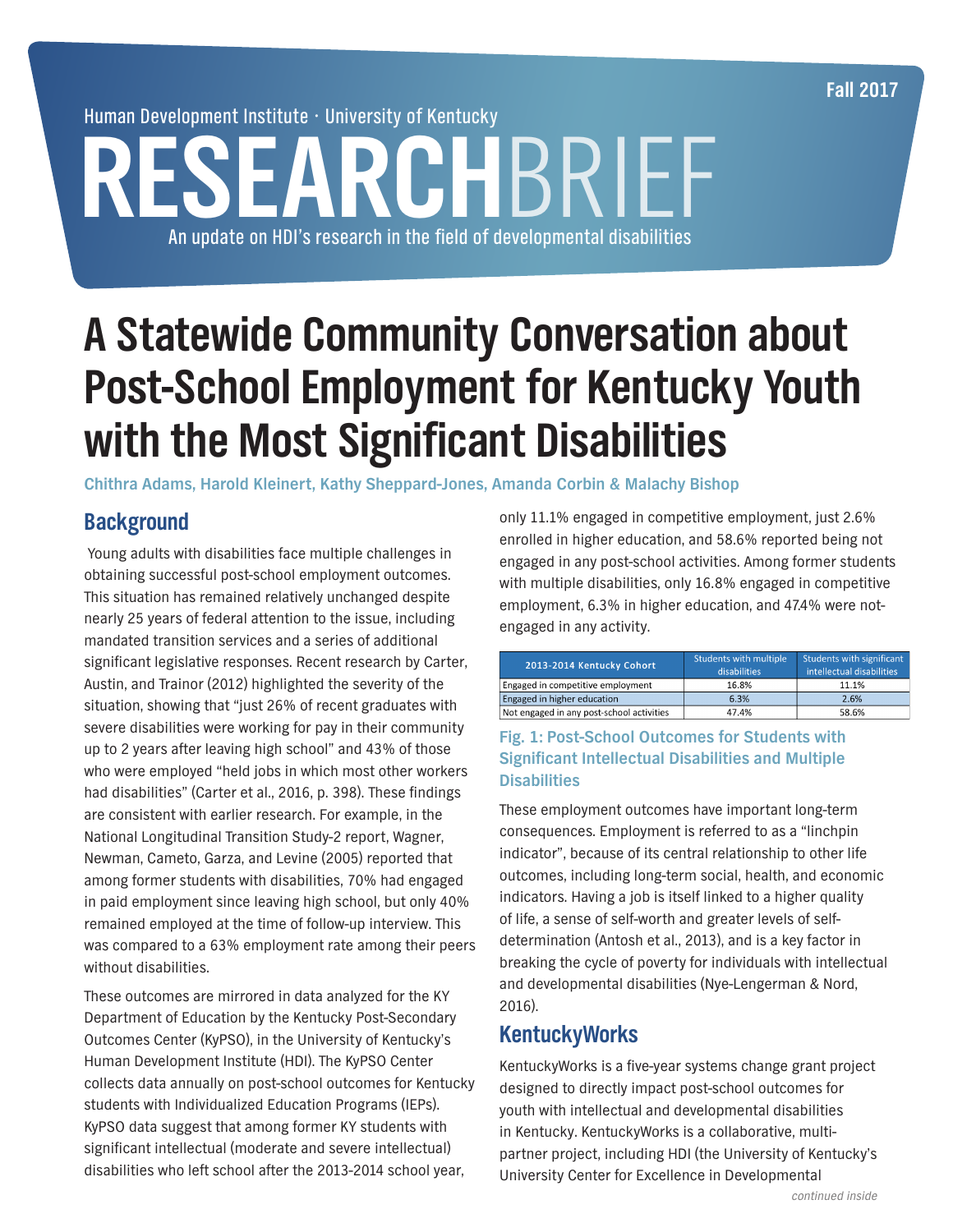Disabilities Research, Education, and Training), the KY Office of Vocational Rehabilitation (OVR), the KY Department of Education, the KY Division of Developmental and Intellectual Disabilities, KY Protection & Advocacy, KY Office for the Blind, the Commonwealth Council on Developmental Disabilities, the KY Office of Autism, and the KY Autism Training Center. The project's aim is to impact youth outcomes within each of the state's 174 school districts, and the target population is defined as all KY transition-age students with disabilities with the IDEA classifications of Moderate or Severe Intellectual Disability, Autism, and Multiple Disabilities (in other words, youth with the most significant disabilities), with a special focus on students aged 18-21. The goal is to increase positive post-school outcomes (integrated employment, participation in post-secondary education, or both) for students with the most significant disabilities in the state by 20 percentage points over the five years of this grant. To achieve this goal, the KentuckyWorks project has four specific objectives:

| <i><b>Objective</b></i>       | Establish a state-level employment work group                                                                                                   |                      |  |
|-------------------------------|-------------------------------------------------------------------------------------------------------------------------------------------------|----------------------|--|
| <i><b>Objective</b></i><br>12 | Develop and conduct sustained professional development<br>(PD) with our partnering agencies                                                     | <b>KentuckyWorks</b> |  |
| <b>Objective</b>              | Develop and disseminate information resources to families and students as well as<br>practitioners and employers                                |                      |  |
| <i><b>Objective</b></i>       | Annually track and continually review the outcomes data related to post-school<br>outcomes for students with significant disabilities to ensure |                      |  |

#### **Fig. 2: KentuckyWorks Objectives**

## **Community Conversations**

Among the approaches adopted to reach the KentuckyWorks project's goals is conducting a series of "community conversations". Community conversations are an asset-based approach for generating and informing efforts to improve employment outcomes for young people with disabilities. Carter et al. (2016) described community conversations as a particularly promising approach to changing the opportunities and supports of young people with intellectual and developmental disabilities to contribute in the workplace. This is because community conversations go beyond current approaches that may serve to maintain the status quo. Specifically, Carter, Blustein, Rowan, and Harvey (2014; cited in Carter et al., 2016) noted three limitations or concerns with contemporary efforts to improve post-secondary employment outcomes. First, these efforts may focus too narrowly on formal systems of services and supports designed for people with disabilities, while neglecting "simultaneous investments in partnerships with employers, civic groups, community leaders, families, and others residing in a community" (Carter et al., 2016, p. 399). Second, these efforts focus too heavily on identifying existing barriers to employment and the absence of resources necessary for change, while failing to recognize the assets that are available within the community that could expand local employment opportunities. And third, there is often too much focus on external ideas, such as those drawn

from the professional literature, other locations, or from model demonstration projects, that may be effective elsewhere, but that do not recognize the potential for new ideas and local strategies that may be more effective in the context of the community of focus (Carter et al., 2016).

As an alternative approach, community conversations are structured community events that are designed to promote collaborative local discussion on ways to develop job opportunities and identify strategies "that reflect the priorities, culture, and available resources of a local community" (Carter et al., 2016, p. 399). These conversations are developed by a local planning team that invites a cross-section of community members to participate in a series of small-group conversations designed to encourage the exchange of ideas, generate solutions, and foster relationships (Carter et al., 2016). The small group discussions are followed by a discussion by the entire group, from which themes and strategies may emerge and be identified. According to Murphy (2009), community conversations differ from a general group discussion in that they follow the practice of deep listening, wherein participants are allowed to express themselves and the group listens to the participant without providing immediate comment. Contributions are summarized and affirmed but not debated (Murphy, 2009).

As one means of addressing the low employment outcomes of Kentucky youth with significant intellectual or developmental disabilities, KentuckyWorks is hosting a series of local and state community conversations. In an effort to get a broader input from all stakeholders early on in the project, a statewide community conversation was held. The statewide community conversation was built on existing partnerships among state agencies. It is important to note that partnerships with stakeholders are essential to achieving common goals (Murphy, 2009). Partners assisted in recruitment of participants through identification of stakeholders and subsequent snowball sampling. The purpose of this article is to present the results of the statewide community conversation that was convened in Frankfort, KY as part of a statewide summit held on February 28th, 2017.

## **KentuckyWorks Statewide Community Conversation**

A total of 81 people representing 23 Kentucky counties participated in this KentuckyWorks community conversation. The majority of the participants identified themselves as educators (44.9%). Other respondents included state representatives (27.5%) agency providers (24.6%), family members (8.7%), community organization members (7.2%), individuals with a disabilty (2.9%), employers (2.9%), a faith community member (1.4%), and several other participants who identified other roles (7.2%). (Note: total percentage exceeds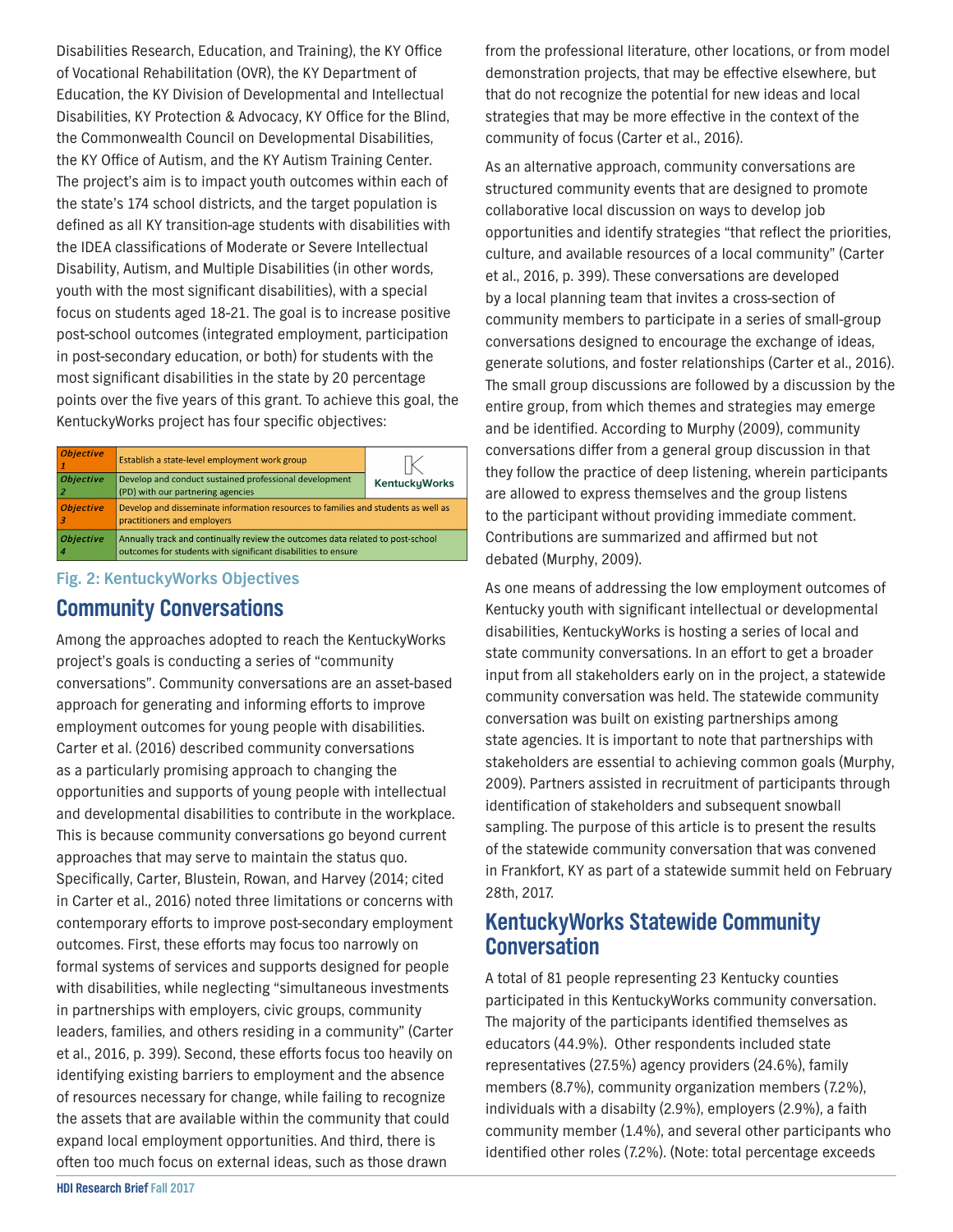100% because 12 respondents identified themselves with multiple roles).

The participants were assembled in small groups around tables in a large conference room, each with a table host who was responsible for note taking. Dr. Erik Carter served as moderator and explained the process to the participants. In their small groups, the participants discussed several topics, including: (a) Strengthening School and Transition Services, (b) Improving Community Attitudes and Partnerships, (c) Finding and Supporting Employers, (d) Raising Family Expectations, (e) Preparing Youth for the World of Work, and (f) Aiming Providers Toward Competitive Employment. The discussions were timed, with each receiving several minutes of discussion designed to identify: (a) What are we doing well that we should keep doing? and (b) What should be done better or differently? This process was followed by a whole-group discussion. Themes and strategies that emerged in the small-group discussions were shared and the participants identified with the larger group the best or most promising ideas they had heard. At the conclusion of the community conversation, the notes on the whole-group discussion, as well as the table hosts' notes on each of the small group conversations, were collected for analysis and summary. The textual data from the table notes and group discussion were thematically analyzed.

### **Best Ideas**

Analysis of the "best ideas" discussed during the wholegroup discussion revealed several themes. The greatest number of "best ideas" fell under the topics of preparing students in school and organizational and systematic change. Key themes included that planning should begin earlier in students' school careers, and that ILPs (Individual Learning Plans) should be made more useful for students and should include post-secondary career and educational planning at an earlier age across the state. Needed organizational and systematic changes involved the way individuals with disabilities are perceived, and suggestions were made regarding reducing stigma, and increasing sensitivity to the other challenges that families face. In terms of awareness and promotional messaging, participants suggested that more positive messages and success stories about hiring people with disabilities be shared with families, businesses, and local Chambers of Commerce. Regarding support to educators, it was suggested that teachers be given materials to help build soft skills into core requirements and that districts be provided with funding to implement programs to aid transition. Concerning support and education for families, best ideas included raising teacher expectations and encouraging teachers to engage more frequently in positive conversations with students and parents.



#### **Fig. 3: Best Idea Themes**

#### **Topic 1: Strengthening School and Transition Services**

In the discussion of each topic, participants identified both things that are going well and also areas where improvement was needed. In terms of strengthening school and transition services, things that were identified as strengthening the process included that the curriculum was going in the right direction, the inclusion of post-secondary goals in the ILP/IEP, and effective programs and legislation, including College and Career Readiness, Employment First legislation, the HDI-VR Community Work Transition Program, Project SEARCH, career centers, student funding for higher education, and the state Office of Vocational Rehabilitation.

In terms of areas for improvement, to strengthen school and transition services, participants suggested that students and families do not know where to go for resources, services, or information, and that more guidance is needed. The participants also suggested that students should receive peer mentoring, and that information should be passed more effectively from district personnel down to the individual student and family level.

Regarding supports for teachers, the participants suggested that there should be fuller integration, that teachers should be trained in developing age-appropriate goals, and that education be more explicitly tied to career planning through the teaching of job skills. The participants recommended that ILP meetings should be held year-round, and should be more interactive and positive, with more opportunities for input from students and parents. Parents should be communicated with earlier than they currently are, and service providers should be brought on board sooner.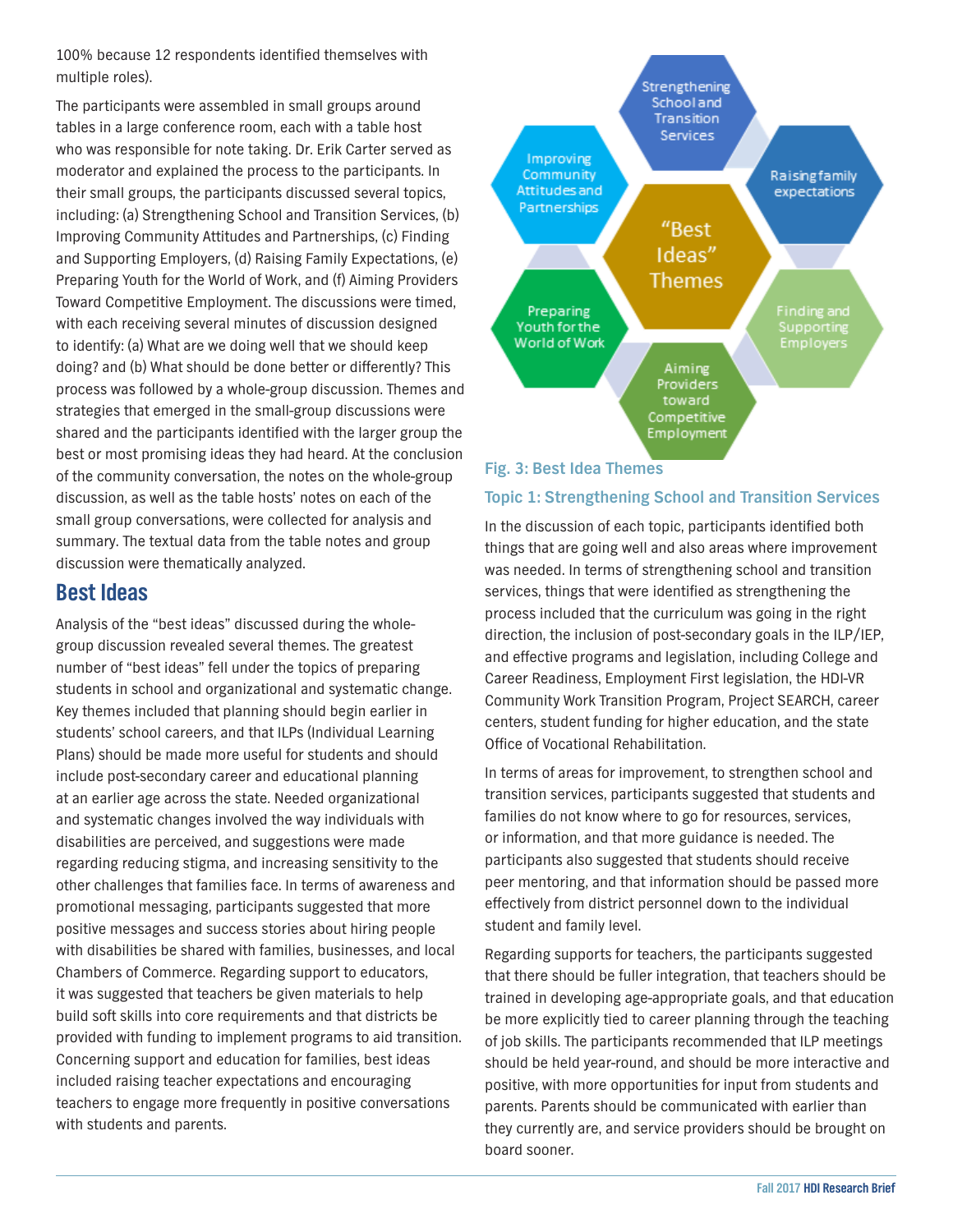Needed changes in the school system involved better communication and engagement with parents, and more focus on planning for job readiness. It was proposed that schools provide parents with resources and education as well as being open to the exchange of ideas. Online Education Ventures were suggested as one way to help build life skills and soft skills into the curriculum and shift focus to post-school life. Project SEARCH and other programs could be utilized to engage local employers. Participants indicated that exploration needs to start earlier, records need to be kept for each student with their grades and work experience, and it was suggested that an occupational therapy specialist be brought in to help with tranisiton. Also, students who require communication assessment, assistive technology, and supports should be identified earlier and before leaving shool.

Changes suggested with respect to OVR included more consistent involvement of OVR counselors in the transition process, providing transition services to the high incidence population, the development of parent-to-parent peer support opportunities through VR, and more service providers or community resources to supplement VR services.

Other needed organizational and systems changes identified dealt with generally creating a growth mindset and changing attitudes across systems. Specific ideas included engaging community partners and the Chamber of Commerce; reducing technology barriers; more transition-related training for teachers, and having teachers work with a variety of service providers; better aligning service agencies so all are on the same page and providing the same level of service; providing transition services and assistance with services to students in the Juvenile Justice System or foster care; and starting the transition process earlier.

#### **Topic 2. Preparing Youth for the World of Work**

Things that were identified as going well in the area of preparing youth for the world of work included the Community Work Transition and Transition Opportunity (TOP) Programs, the PATH Program, soft skills training, transition fairs, paid internships or job shadowing experiences, and several programs at higher education institutions.

Participants identified many areas where improvement in preparing youth for the world of work was needed, including: increasing access to employers through transition fairs and more opportunities for apprenticeships, internships, or job shadowing programs; educating parents and teachers about misconceptions about working and disability benefits, and the availability of resources and programs to connect students to employers; policy changes, to include agency input on new regulations, streamlining and individualizing services, creating "work ready" communities where people with disabilities are "priority" for hiring in the same way military veterans are;

providing incentives for employers; and providing more funding to help adults with disabilities.

School-level changes thate were seen as needed included more transition-related training for educators, more guidance counselors in the schools, and bringing into the schools community members and resources involved with employment. Transportation was also identified as a continuing challenge.

#### **Topic 3. Aiming Providers toward Competitive Employment**

In aiming providers toward competitive employment, the comments focused solely on ways to improve the process. Ideas included streamlining supported employment and best practices across the state; better preparing individuals to apply, interview, get, and keep employment; and changing attitudes about supported employment. Regional and programmatic differences in supported employment should be diminished so that supported employment practices and policies are consistent across the state. The importance of supported employment was clearly emphasized, as a means of both helping people to become, and also to remain, employed, as well as preparing students for employment.

#### **Topic 4. Raising Family Expectations**

Participants outlined many ways to raise family expectations. Among ideas discussed were educating parents about financial planning and the impact of wages on benefits; mentoring parents peer-to-peer; providing them with resources such as DVDs, web videos, and KYworks.org; and getting them involved at school. Also introduced was the idea of involving youth with their long-term planning, starting planning earlier, and teaching self-advocacy. Ideas surrounding education were discussed as well, including providing a toolkit to help teachers with meetings, improving special education leadership, involving school counselors and VR, and developing employment portfolios for each student. It was also noted that families in rural areas need support, as employment and support opportunities are more limited.

#### **Topic 5. Improving Community Attitudes and Partnerships**

In improving community attitudes and partnerships, participants provided several ideas about changing attitudes through a positive focus and peer-to-peer sharing of experiences, including using social media marketing and educating communities, and organizing workforce coalitions. Another common theme was skill development for individuals, or "getting the ground underneath them," by getting out into the community with support and learning soft skills. Families continue to be an integral part of the equation, and educating them through their peers and medical professionals was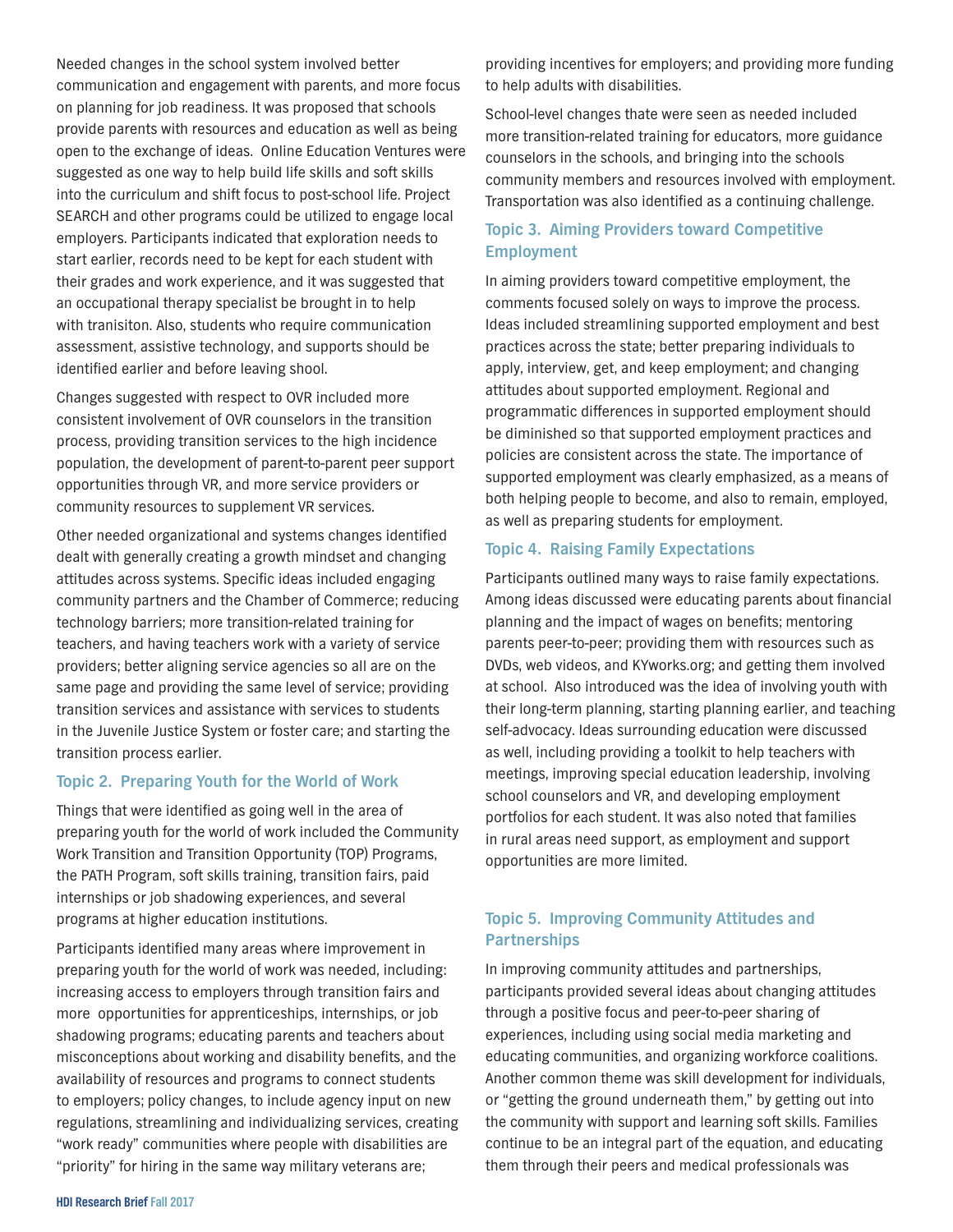#### **Topic 6. Finding and Supporting Employers**

Regarding finding and supporting employers, participants developed several ideas for improvement. Communication with employers and businesses was a main theme. Participants suggested providing employers with data on retention, videos, success stories, and communication from transition specialists who can focus on the positives when hiring individuals with disabilities. On the community level it was recommended that there be community conversations or meetings with everyone involved, including youth, respected members of the community, and the Chamber of Commerce. It was proposed that policies and the tax credit paperwork be changed. At the school level participants recommended that employment specialists be brought in, that IEPs be student-directed, that students learn to self-advocate, and that they be given the opportunity to tour businesses to learn about employment.

### **Summary and Conclusion**

Community Conversation is a powerful tool to bring about cohesion among varied stakeholder groups around an issue (Murphy, 2009). In order for community conversation to be successful, varied stakeholder representation at each table is necessary. This requires organizers to have a strong understanding of participant roles when organizing the event. In addition, a skilled facilitator must ensure that the group practices deep listening and adheres to the process (no debate or comment, only affirm or summarize). Finally, a follow up plan that provides a mechanism for follow up is needed, so that the community conversation can be used as a tool to initiate ongoing progress, not as a final step. The statewide community conversation described in this article helped the KentuckyWorks team to identify steps that can be taken to a wider context within the state. To that end, KentuckyWorks has formed advisory subgroups, including family/advocacy and policy work teams. These teams are currently working on policies that promote integrated community employment, including Employment First principles, and sharing resources and training materials systematically across formal and informal community networks.